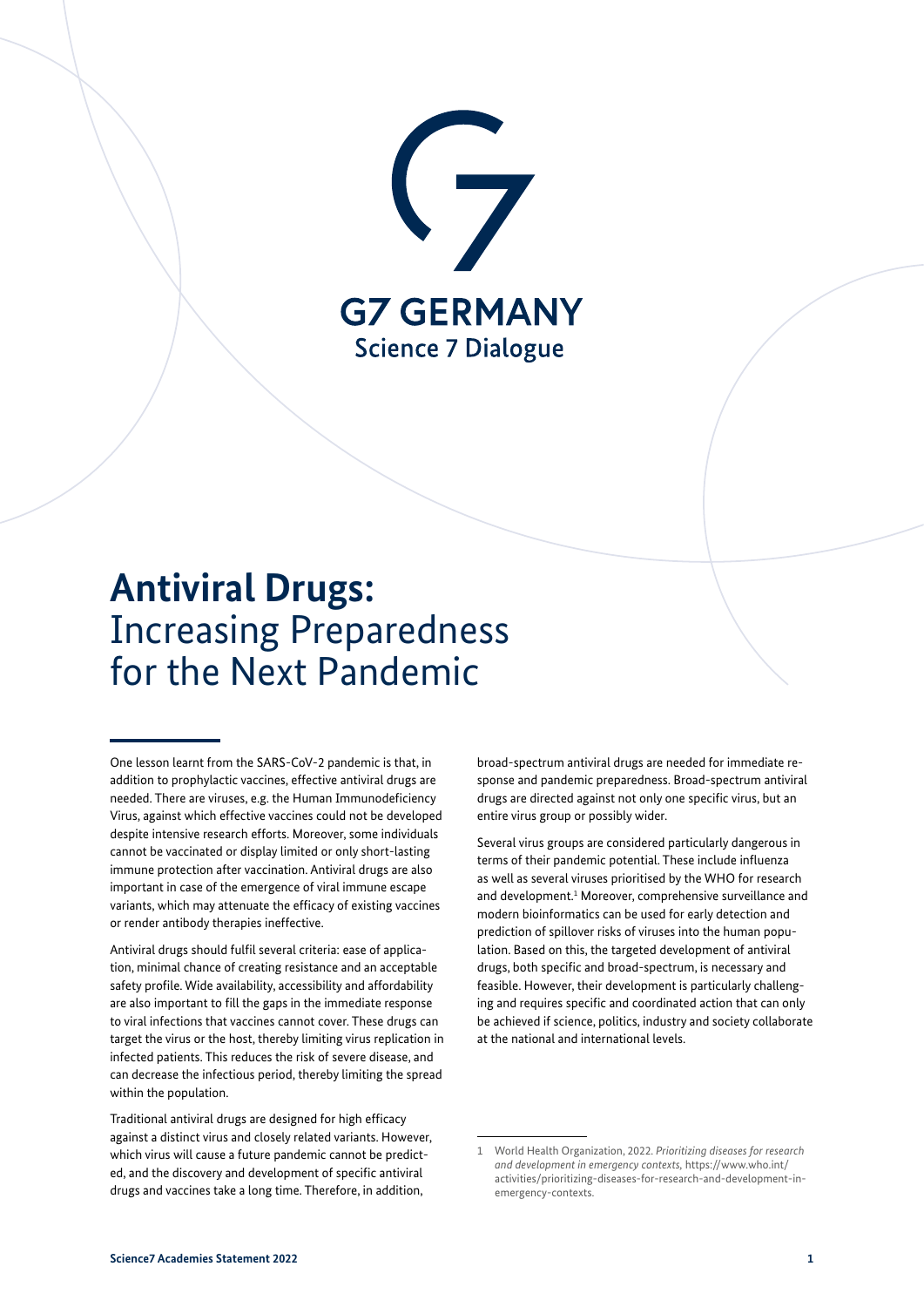### **Recommendations**

We call on the G7 governments to provide the following leadership in order to increase preparedness for the next pandemic:2

#### **(1) Foster the discovery and development of specific and broad-spectrum antiviral drugs.**

- Implement and intensify long-term basic research into antiviral drugs and their development through adequate funding.
- Promote accessibility and harmonisation of existing compound libraries in academia and industry which contain the results of laboratory and computerbased screenings. It also allows for the screening of existing antiviral drugs against novel viruses.
- Improve the link between early detection of potentially pandemic viruses and the development of antiviral drugs. This includes fair and inclusive sample access, pre-agreed material transfer, and sufficient capacities for rapid sequencing.
- Ensure resources and enabling infrastructures for the continuous development of promising candidates into applicable drugs.
- Provide incentives for industry to participate in early joint antiviral drug development up to clinical phase I characterisation, even in case of uncertain economic benefit.
- Ensure sufficient capacities for the timely production and stockpiling of selected antiviral drug candidates with a detailed clinical phase I characterisation.

#### **(2) Build adequate infrastructures for efficient clinical studies.**

- Establish an international coordination body beyond national initiatives for safety and efficacy of clinical trials to avoid redundancy and to increase synergy regarding drug targets, harmonised setup of and access to defined patient cohorts, and harmonisation of study protocols.
- Implement readily available and sustainably funded infrastructures for clinical trials, including, for example, medical personnel or patient care networks to reach patients in the hospital and especially in ambulatory settings.
- Coordinate the collection of new data and harmonise existing data, biosampling protocols and biobanks.
- Accelerate the regulatory review of clinical studies while maintaining high-quality standards, and prioritise approval processes for compounds according to urgency.
- **(3) Promote international coordination in the field of pandemic preparedness.**
	- Establish agile joint funding structures to support international collaborations in advanced clinical trials with large patient cohorts.
	- Promote sustainable international networks which allow for the identification of viruses and risk assessment for targeted surveillance, also in animals.
	- Ensure and commit to equitable access to drugs with proven safety and efficacy through quality assured manufacturing, licensing, distribution and pricing.
	- Commit to the exchange of information regarding national pandemic action plans and pre-clinical and clinical drug development.

<sup>2</sup> In the context of pandemic preparedness, the One Health approach is of particular importance. The science academies of the G7 states address this topic in their statement on "The Need for a One Health Approach to Zoonotic Diseases and Antimicrobial Resistance" (2022).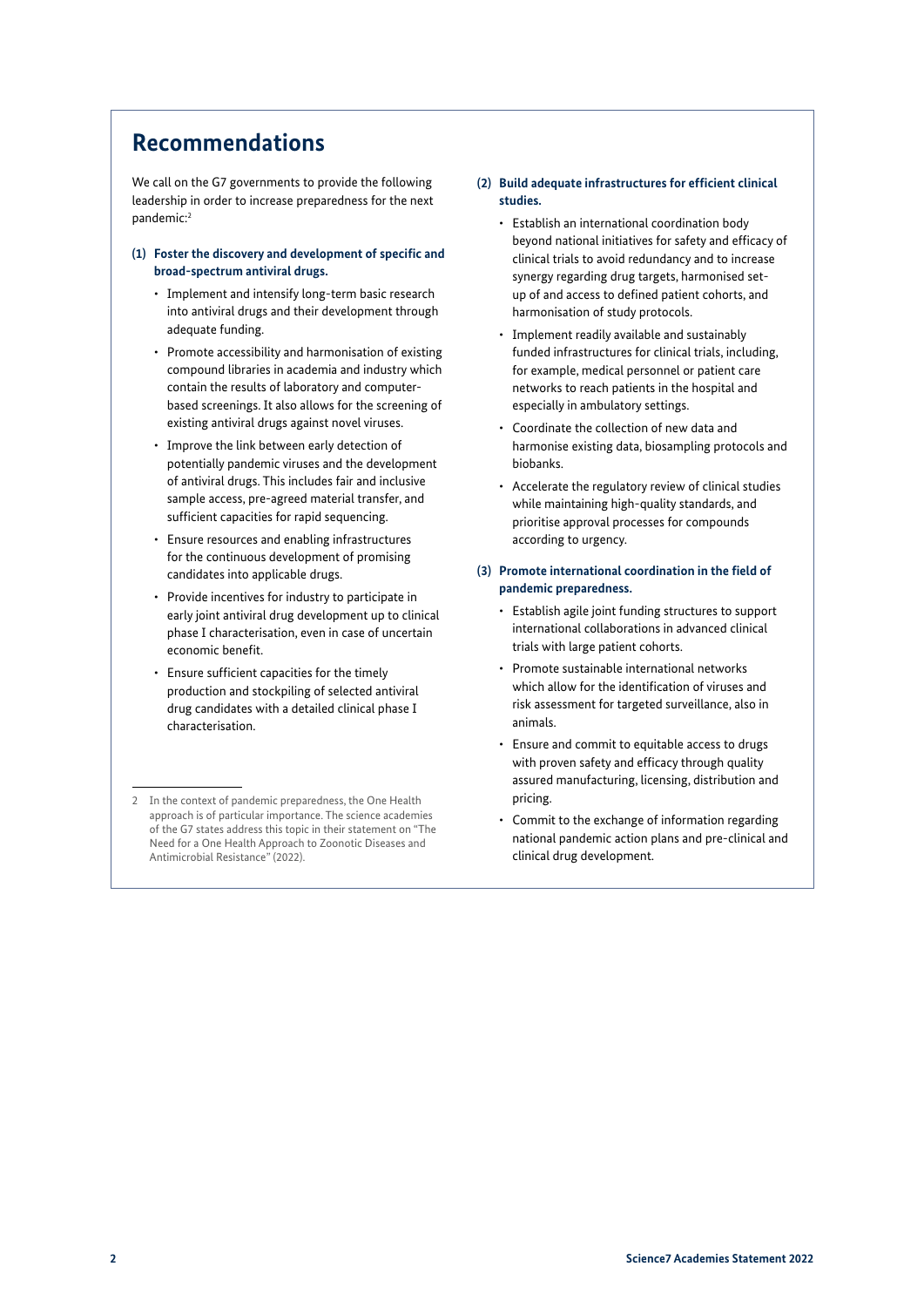## **Science7 Academies**



Jeremy McNeil The Royal Society of Canada



Patrick Flandrin Académie des sciences France



Gerald Haug German National Academy of Sciences Leopoldina



Roberto autrese

Roberto Antonelli Accademia Nazionale dei Lincei Italy



Takaaki Kajita Science Council of Japan





Sir Adrian Smith The Royal Society United Kingdom



Marcia MCNau

Marcia McNutt National Academy of Sciences United States of America